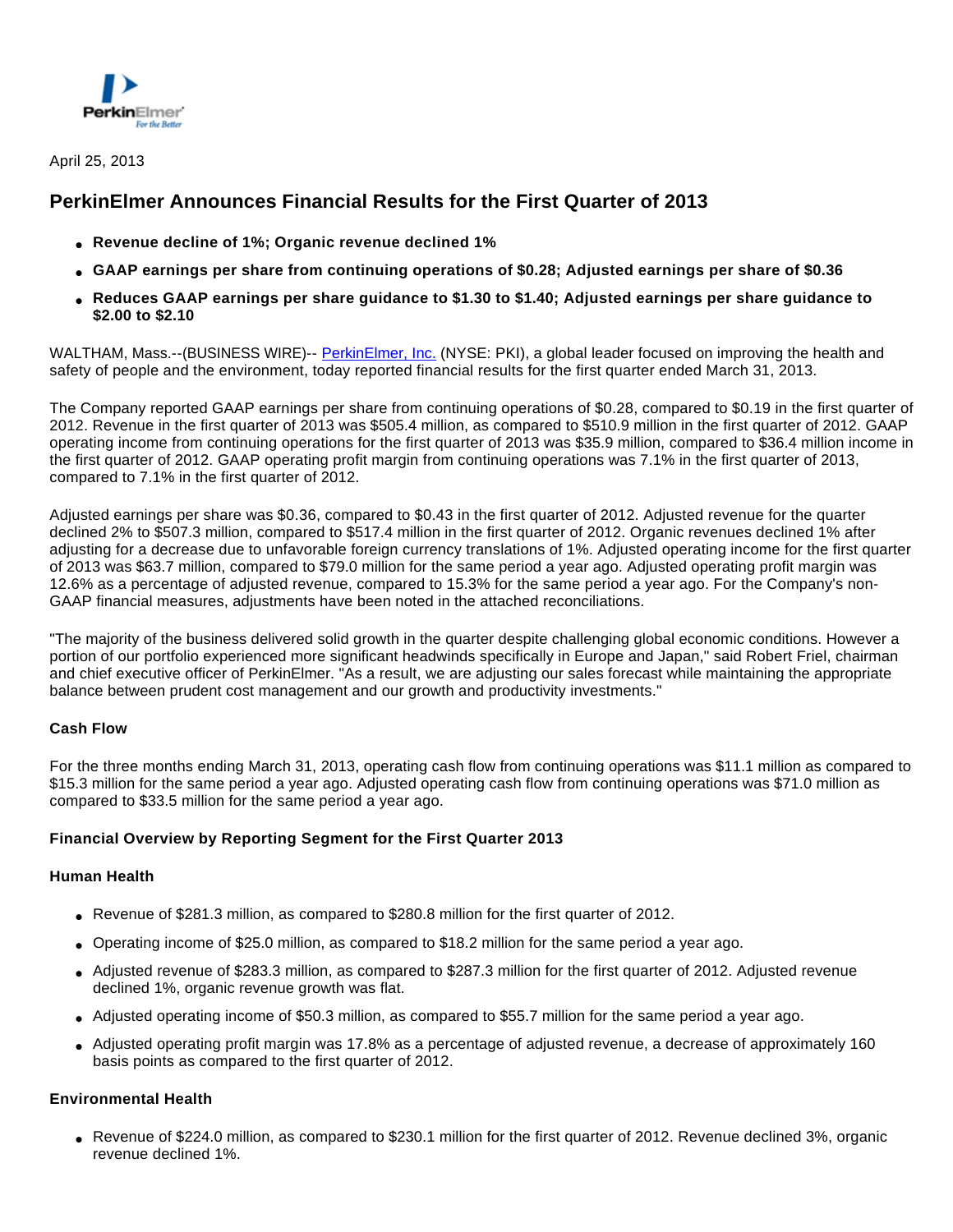- Operating income of \$20.7 million, as compared to \$30.1 million for the same period a year ago.
- Adjusted operating income of \$23.3 million, as compared to \$34.0 million for the same period a year ago.
- Adjusted operating profit margin was 10.4% as a percentage of revenue, a decrease of approximately 440 basis points as compared to the first quarter of 2012.

## **Financial Guidance — Full Year 2013 - Updated**

For the full year 2013, the Company forecasts organic revenue to increase in the low-single digit range relative to 2012. For the full year 2013, the Company now forecasts GAAP earnings per share from continuing operations in the range of \$1.30 to \$1.40 and on a non-GAAP basis, which is expected to include the adjustments noted in the attached reconciliation, adjusted earnings per share in the range of \$2.00 to \$2.10.

#### **Conference Call Information**

The Company will discuss its first quarter results and its outlook for business trends in a conference call on April 25, 2013 at 5:00 p.m. Eastern Time (ET). To access the call, please dial (617) 399-5129 prior to the scheduled conference call time and provide the access code 43039013. A playback of this conference call will be available beginning 7:00 p.m. ET, Thursday, April 25, 2013. The playback phone number is (617) 801-6888 and the code number is 60723454.

A live audio webcast of the call will be available on the [Investor](http://cts.businesswire.com/ct/CT?id=smartlink&url=http%3A%2F%2Fwww.perkinelmer.com%2Fourcompany%2Finvestors%2Fdefault.xhtml&esheet=50616586&lan=en-US&anchor=Investor&index=2&md5=41ceb31e22eb11659c05ce5b3ccba9d4) section of the Company's Web site, [www.perkinelmer.com.](http://cts.businesswire.com/ct/CT?id=smartlink&url=http%3A%2F%2Fwww.perkinelmer.com&esheet=50616586&lan=en-US&anchor=www.perkinelmer.com&index=3&md5=4b7024800cab3335aa2f0764aa82ff10) Please go to the site at least 15 minutes prior to the call in order to register, download, and install any necessary software. An archived version of the webcast will be posted on the Company's Web site for a two week period beginning approximately two hours after the call.

#### **Use of Non-GAAP Financial Measures**

In addition to financial measures prepared in accordance with generally accepted accounting principles (GAAP), this earnings announcement also contains non-GAAP financial measures. The reasons that we use these measures, a reconciliation of these measures to the most directly comparable GAAP measures, and other information relating to these measures are included below following our GAAP financial statements.

## **Factors Affecting Future Performance**

This press release contains "forward-looking" statements within the meaning of the Private Securities Litigation Reform Act of 1995, including, but not limited to, statements relating to estimates and projections of future earnings per share, cash flow and revenue growth and other financial results, developments relating to our customers and end-markets, and plans concerning business development opportunities and divestitures. Words such as "believes," "intends," "anticipates," "plans," "expects," "projects," "forecasts," "will" and similar expressions, and references to guidance, are intended to identify forward-looking statements. Such statements are based on management's current assumptions and expectations and no assurances can be given that our assumptions or expectations will prove to be correct. A number of important risk factors could cause actual results to differ materially from the results described, implied or projected in any forward-looking statements. These factors include, without limitation: (1) markets into which we sell our products declining or not growing as anticipated; (2) fluctuations in the global economic and political environments; (3) our failure to introduce new products in a timely manner; (4) our ability to execute acquisitions and license technologies, or to successfully integrate acquired businesses and licensed technologies into our existing business or to make them profitable, or successfully divest businesses; (5) our failure to adequately protect our intellectual property; (6) the loss of any of our licenses or licensed rights; (7) our ability to compete effectively; (8) fluctuation in our quarterly operating results and our ability to adjust our operations to address unexpected changes; (9) significant disruption in third-party package delivery and import/export services or significant increases in prices for those services; (10) disruptions in the supply of raw materials and supplies; (11) the manufacture and sale of products exposing us to product liability claims; (12) our failure to maintain compliance with applicable government regulations; (13) regulatory changes; (14) our failure to comply with healthcare industry regulations; (15) economic, political and other risks associated with foreign operations; (16) our ability to retain key personnel; (17) significant disruption in our information technology systems; (18) our ability to obtain future financing; (19) restrictions in our credit agreements; (20) our ability to realize the full value of our intangible assets; (21) significant fluctuations in our stock price; (22) reduction or elimination of dividends on our common stock; and (23) other factors which we describe under the caption "Risk Factors" in our most recent annual report on Form 10- K and in our other filings with the Securities and Exchange Commission. We disclaim any intention or obligation to update any forward-looking statements as a result of developments occurring after the date of this press release.

## **About PerkinElmer**

PerkinElmer, Inc. is a global leader focused on improving the health and safety of people and the environment. The company reported revenue of approximately \$2.1 billion in 2012, has about 7,500 employees serving customers in more than 150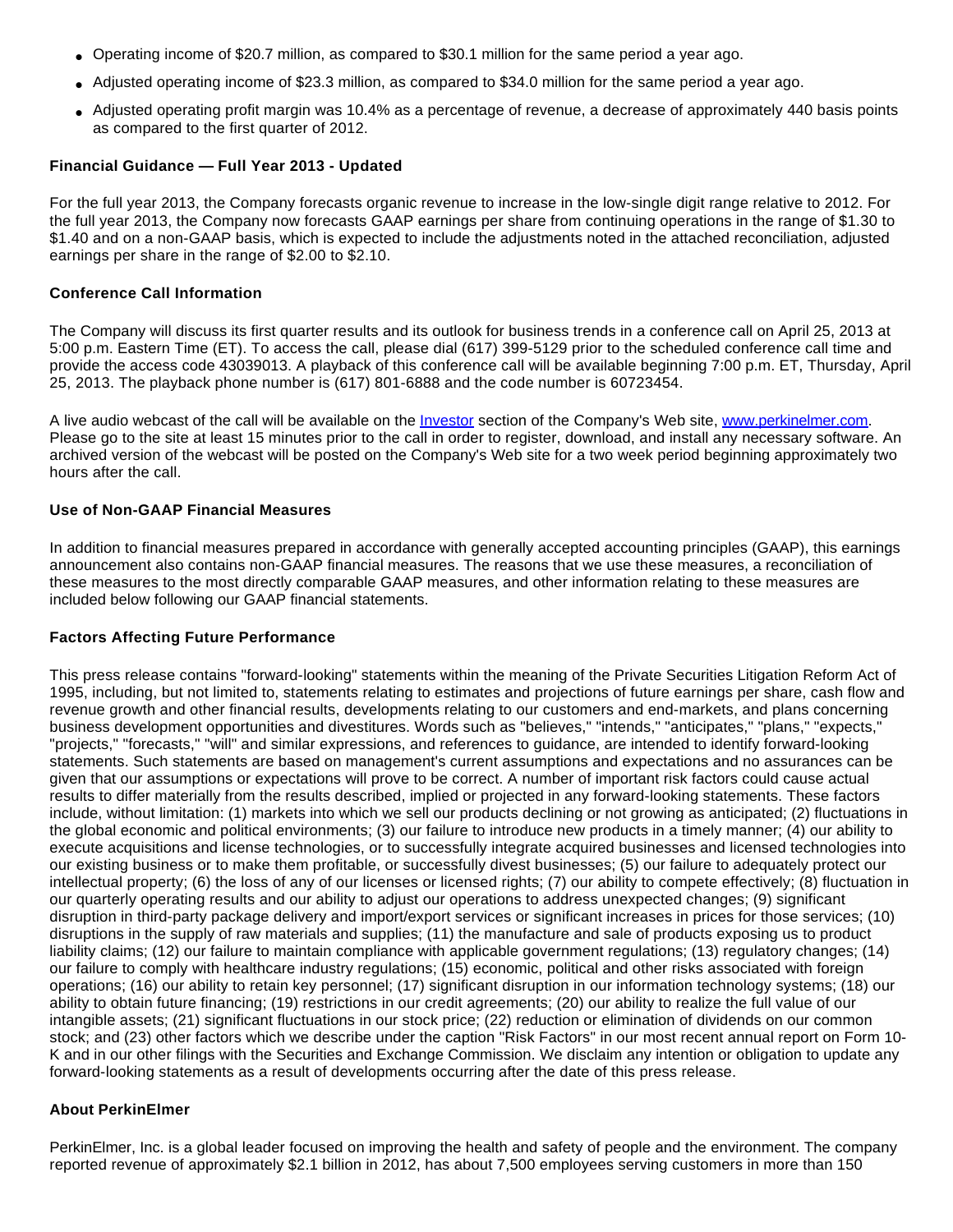countries, and is a component of the S&P 500 Index. Additional information is available through 1-877-PKI-NYSE, or at [www.perkinelmer.com.](http://cts.businesswire.com/ct/CT?id=smartlink&url=http%3A%2F%2Fwww.perkinelmer.com&esheet=50616586&lan=en-US&anchor=www.perkinelmer.com&index=4&md5=063eab7e9f2c7888900cd456347c71ff)

# **PerkinElmer, Inc. and Subsidiaries CONSOLIDATED INCOME STATEMENTS**

| (In thousands, except share and per share data)                                               | <b>Three Months Ended</b><br>March 31, 2013 April 1, 2012 |              |    |              |  |  |  |
|-----------------------------------------------------------------------------------------------|-----------------------------------------------------------|--------------|----|--------------|--|--|--|
| <b>Revenue</b>                                                                                | \$                                                        | 505,378      | \$ | 510,890      |  |  |  |
| Cost of revenue                                                                               |                                                           | 280,493      |    | 278,876      |  |  |  |
| Research and development expenses                                                             |                                                           | 34,177       |    | 32,624       |  |  |  |
| Selling, general and administrative expenses                                                  |                                                           | 151,497      |    | 156,849      |  |  |  |
| Restructuring and contract termination charges, net                                           |                                                           | 3,310        |    | 6,159        |  |  |  |
| Operating income from continuing operations                                                   |                                                           | 35,901       |    | 36,382       |  |  |  |
| Interest income                                                                               |                                                           | (105)        |    | (210)        |  |  |  |
| Interest expense                                                                              |                                                           | 11,693       |    | 11,437       |  |  |  |
| Other expense                                                                                 |                                                           | 452          |    | 1,603        |  |  |  |
| Income from continuing operations before income taxes                                         |                                                           | 23,861       |    | 23,552       |  |  |  |
| (Benefit from) provision for income taxes                                                     |                                                           | (8, 428)     |    | 1,476        |  |  |  |
| Income from continuing operations                                                             |                                                           | 32,289       |    | 22,076       |  |  |  |
| (Loss) gain on disposition of discontinued operations, before income taxes                    |                                                           | (92)         |    | 535          |  |  |  |
| (Benefit from) provision for income taxes on discontinued operations and dispositions         |                                                           | (19)         |    | 42           |  |  |  |
| (Loss) income from discontinued operations and dispositions                                   |                                                           | (73)         |    | 493          |  |  |  |
| Net income                                                                                    | \$.                                                       | 32,216       | \$ | 22,569       |  |  |  |
| Diluted earnings (loss) per share:<br>Income from continuing operations                       | \$                                                        | 0.28         | \$ | 0.19         |  |  |  |
| (Loss) income from discontinued operations and dispositions                                   |                                                           | (0.00)       |    | 0.00         |  |  |  |
| Net income                                                                                    | P                                                         | 0.28         | S  | 0.20         |  |  |  |
| Weighted average diluted shares of common stock outstanding                                   |                                                           | 114,716      |    | 114,119      |  |  |  |
| ABOVE PREPARED IN ACCORDANCE WITH GAAP                                                        |                                                           |              |    |              |  |  |  |
| <b>Additional Supplemental Information:</b><br>(per share, continuing operations)             |                                                           |              |    |              |  |  |  |
|                                                                                               |                                                           |              |    |              |  |  |  |
| GAAP EPS from continuing operations<br>Amortization of intangible assets, net of income taxes | \$                                                        | 0.28<br>0.13 | \$ | 0.19<br>0.13 |  |  |  |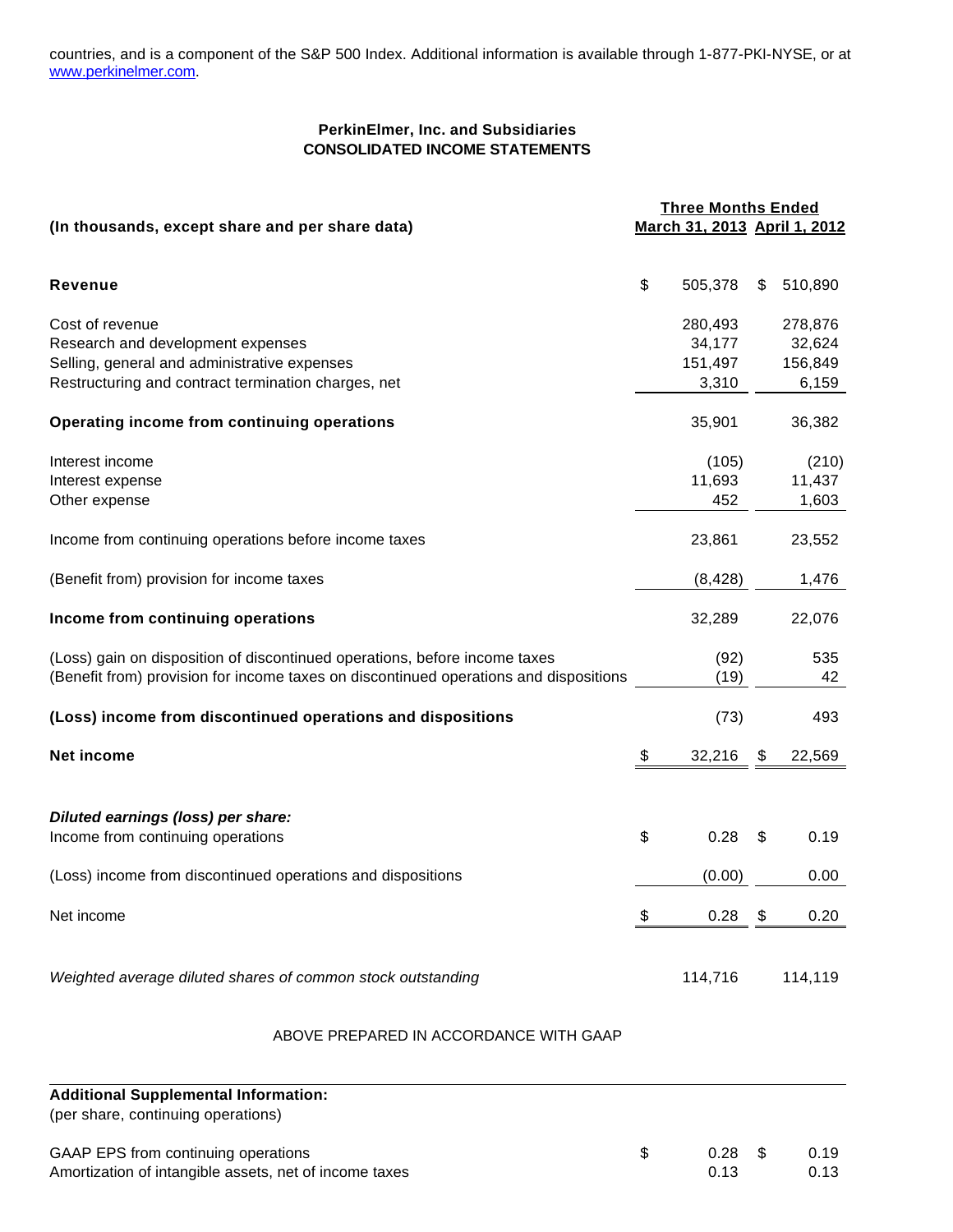| <b>Adjusted EPS</b>                                                 | 0.36   | 0.43 |
|---------------------------------------------------------------------|--------|------|
| Restructuring and contract termination charges, net of income taxes | 0.02   | 0.04 |
| Significant tax credits                                             | (0.08) |      |
| Mark to market on post-retirement benefits, net of income taxes     | (0.00) | 0.01 |
| Acquisition-related costs, net of income taxes                      | 0.00   | 0.00 |
| Purchase accounting adjustments, net of income taxes                | 0.01   | 0.06 |

# **PerkinElmer, Inc. and Subsidiaries REVENUE AND OPERATING INCOME (LOSS)**

|                                      | <b>Three Months Ended</b>                           |    |                |               |               |  |  |  |  |
|--------------------------------------|-----------------------------------------------------|----|----------------|---------------|---------------|--|--|--|--|
| (In thousands, except percentages)   |                                                     |    | March 31, 2013 | April 1, 2012 |               |  |  |  |  |
|                                      |                                                     |    |                |               | (as adjusted) |  |  |  |  |
| <b>Human Health</b>                  | Revenue                                             | \$ | 281,329        | \$            | 280,778       |  |  |  |  |
|                                      | Purchase accounting adjustments                     |    | 1,932          |               | 6,473         |  |  |  |  |
|                                      | Adjusted revenue                                    |    | 283,261        |               | 287,251       |  |  |  |  |
|                                      | Operating income                                    |    | 25,020         |               | 18,211        |  |  |  |  |
|                                      | OP%                                                 |    | 8.9%           |               | 6.5%          |  |  |  |  |
|                                      | Amortization of intangible assets                   |    | 20,026         |               | 20,816        |  |  |  |  |
|                                      | Purchase accounting adjustments                     |    | 1,980          |               | 11,547        |  |  |  |  |
|                                      | Acquisition-related costs                           |    | 22             |               | 176           |  |  |  |  |
|                                      | Restructuring and contract termination charges, net |    | 3,238          |               | 4,941         |  |  |  |  |
|                                      | Adjusted operating income                           | \$ | 50,286         | \$            | 55,691        |  |  |  |  |
|                                      | Adjusted OP%                                        |    | 17.8%          |               | 19.4%         |  |  |  |  |
| <b>Environmental Health</b>          | Revenue                                             | \$ | 224,049        | \$            | 230,112       |  |  |  |  |
|                                      | Operating income                                    |    | 20,728         |               | 30,129        |  |  |  |  |
|                                      | OP%                                                 |    | 9.3%           |               | 13.1%         |  |  |  |  |
|                                      | Amortization of intangible assets                   |    | 2,462          |               | 2,583         |  |  |  |  |
|                                      | Acquisition-related costs                           |    | 49             |               | 75            |  |  |  |  |
|                                      | Restructuring and contract termination charges, net |    | 72             |               | 1,218         |  |  |  |  |
|                                      | Adjusted operating income                           | \$ | 23,311         | \$            | 34,005        |  |  |  |  |
|                                      | Adjusted OP%                                        |    | 10.4%          |               | 14.8%         |  |  |  |  |
| Corporate                            | <b>Operating loss</b>                               | \$ | (9, 847)       | \$            | (11, 958)     |  |  |  |  |
|                                      | Mark to market on post-retirement benefits          |    | (47)           |               | 1,219         |  |  |  |  |
|                                      | Adjusted operating loss                             | \$ | (9,894)        | \$            | (10, 739)     |  |  |  |  |
|                                      |                                                     |    |                |               |               |  |  |  |  |
| <b>Continuing Operations Revenue</b> |                                                     | \$ | 505,378        | \$            | 510,890       |  |  |  |  |
|                                      | Purchase accounting adjustments                     |    | 1,932          |               | 6,473         |  |  |  |  |
|                                      | Adjusted revenue                                    |    | 507,310        |               | 517,363       |  |  |  |  |
|                                      | Operating income                                    |    | 35,901         |               | 36,382        |  |  |  |  |
|                                      | OP%                                                 |    | 7.1%           |               | 7.1%          |  |  |  |  |
|                                      | Amortization of intangible assets                   |    | 22,488         |               | 23,399        |  |  |  |  |
|                                      | Purchase accounting adjustments                     |    | 1,980          |               | 11,547        |  |  |  |  |
|                                      | Acquisition-related costs                           |    | 71             |               | 251           |  |  |  |  |
|                                      | Mark to market on post-retirement benefits          |    | (47)           |               | 1,219         |  |  |  |  |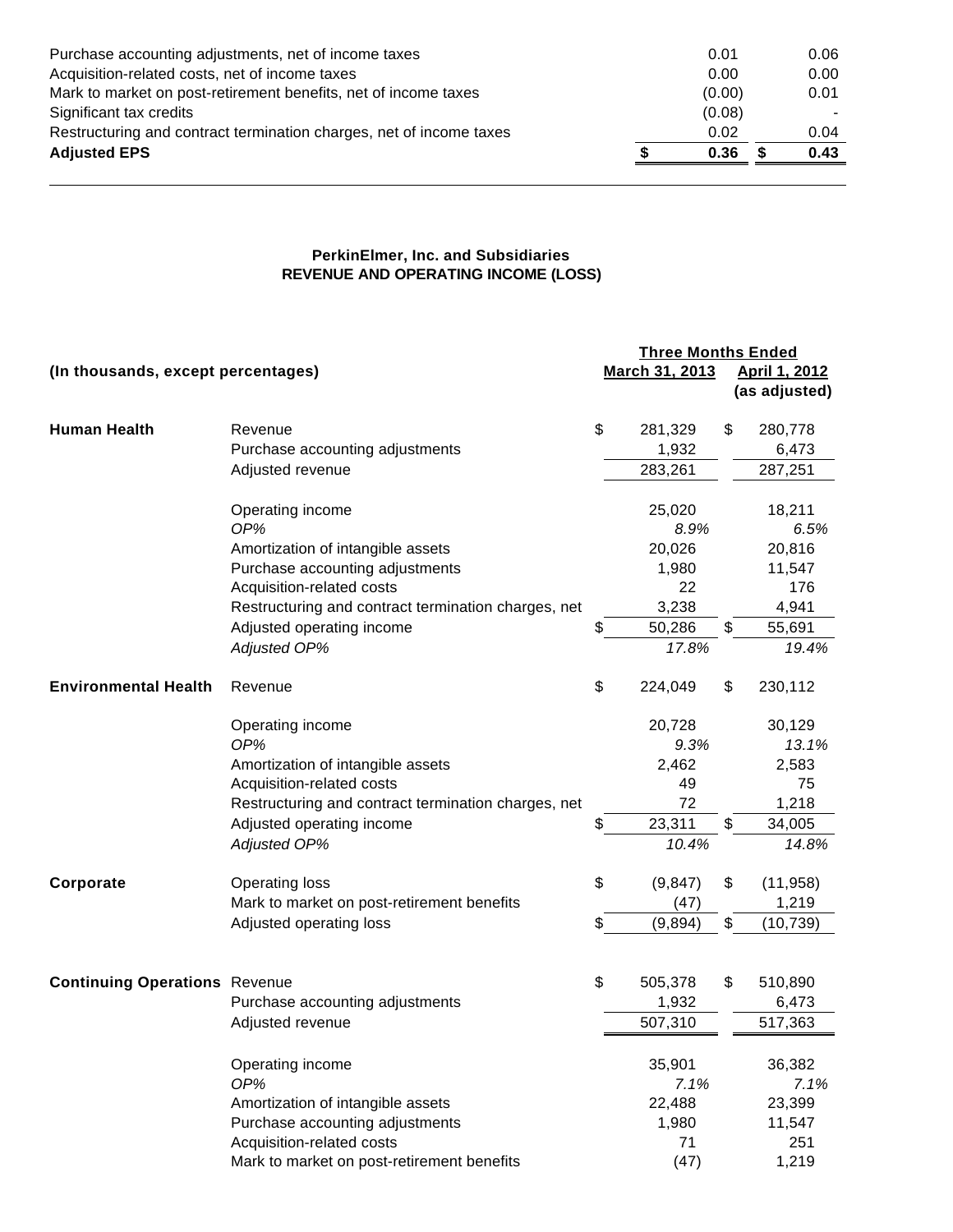| Restructuring and contract termination charges, net | 3.310  |      | 6.159  |
|-----------------------------------------------------|--------|------|--------|
| Adjusted operating income                           | 63.703 | - \$ | 78.957 |
| Adjusted OP%                                        | 12.6%  |      | 15.3%  |

# REPORTED REVENUE AND REPORTED OPERATING INCOME (LOSS) PREPARED IN ACCORDANCE WITH GAAP

# **PerkinElmer, Inc. and Subsidiaries CONSOLIDATED STATEMENTS OF CASH FLOWS**

|                                                                                             | <b>Three Months Ended</b> |                              |   |           |  |  |
|---------------------------------------------------------------------------------------------|---------------------------|------------------------------|---|-----------|--|--|
|                                                                                             |                           | March 31, 2013 April 1, 2012 |   |           |  |  |
| (In thousands)                                                                              |                           |                              |   |           |  |  |
| <b>Operating activities:</b>                                                                |                           |                              |   |           |  |  |
| Net income                                                                                  | \$                        | 32,216                       | S | 22,569    |  |  |
| Less: loss (income) from discontinued operations and dispositions, net of income taxes      |                           | 73                           |   | (493)     |  |  |
| Income from continuing operations                                                           |                           | 32,289                       |   | 22,076    |  |  |
| Adjustments to reconcile income from continuing operations                                  |                           |                              |   |           |  |  |
| to net cash provided by continuing operations:                                              |                           |                              |   |           |  |  |
| Stock-based compensation                                                                    |                           | 4,416                        |   | 5,476     |  |  |
| Restructuring and contract termination charges, net                                         |                           | 3,310                        |   | 6,159     |  |  |
| Amortization of deferred debt issuance costs, interest rate hedge and accretion of          |                           |                              |   |           |  |  |
| discounts                                                                                   |                           | 813                          |   | 867       |  |  |
| Depreciation and amortization                                                               |                           | 30,571                       |   | 32,007    |  |  |
| Amortization of acquired inventory revaluation                                              |                           | 129                          |   | 4,495     |  |  |
| Changes in operating assets and liabilities which provided (used) cash, excluding           |                           |                              |   |           |  |  |
| effects from companies purchased and divested:                                              |                           |                              |   |           |  |  |
| Accounts receivable, net                                                                    |                           | 40,227                       |   | 5,850     |  |  |
| Inventories, net                                                                            |                           | (16, 187)                    |   | (12, 970) |  |  |
| Accounts payable                                                                            |                           | 4,941                        |   | (11, 719) |  |  |
| Accrued expenses and other                                                                  |                           | (89, 391)                    |   | (36, 981) |  |  |
| Net cash provided by operating activities of continuing operations                          |                           | 11,118                       |   | 15,260    |  |  |
| Net cash (used in) provided by operating activities of discontinued operations              |                           | (187)                        |   | 279       |  |  |
| Net cash provided by operating activities                                                   |                           | 10,931                       |   | 15,539    |  |  |
| <b>Investing activities:</b>                                                                |                           |                              |   |           |  |  |
| Capital expenditures                                                                        |                           | (11, 829)                    |   | (5, 228)  |  |  |
| Activity related to acquisitions and investments, net of cash and cash equivalents acquired |                           | 1,400                        |   |           |  |  |
| Net cash used in investing activities of continuing operations                              |                           | (10, 429)                    |   | (5, 228)  |  |  |
| Net cash provided by investing activities of discontinued operations                        |                           | 123                          |   |           |  |  |
| Net cash used in investing activities                                                       |                           | (10, 306)                    |   | (5, 228)  |  |  |
|                                                                                             |                           |                              |   |           |  |  |
| <b>Financing Activities:</b>                                                                |                           |                              |   |           |  |  |
| Payments on revolving credit facility                                                       |                           | (135,000)                    |   | (122,000) |  |  |
| Proceeds from revolving credit facility                                                     |                           | 213,000                      |   | 111,000   |  |  |
| Payments of debt issuance costs                                                             |                           |                              |   | (279)     |  |  |
| Settlement of cash flow hedges                                                              |                           | 840                          |   |           |  |  |
| Net proceeds from other credit facilities                                                   |                           | 8,022                        |   |           |  |  |
| Excess tax benefit from exercise of common stock options                                    |                           |                              |   | 1,139     |  |  |
| Proceeds from issuance of common stock under stock plans                                    |                           | 5,462                        |   | 9,499     |  |  |
| Purchases of common stock                                                                   |                           | (126, 858)                   |   | (1,632)   |  |  |
| Dividends paid                                                                              |                           | (8,060)                      |   | (7, 922)  |  |  |
| Net cash used in financing activities                                                       |                           | (42, 594)                    |   | (10, 195) |  |  |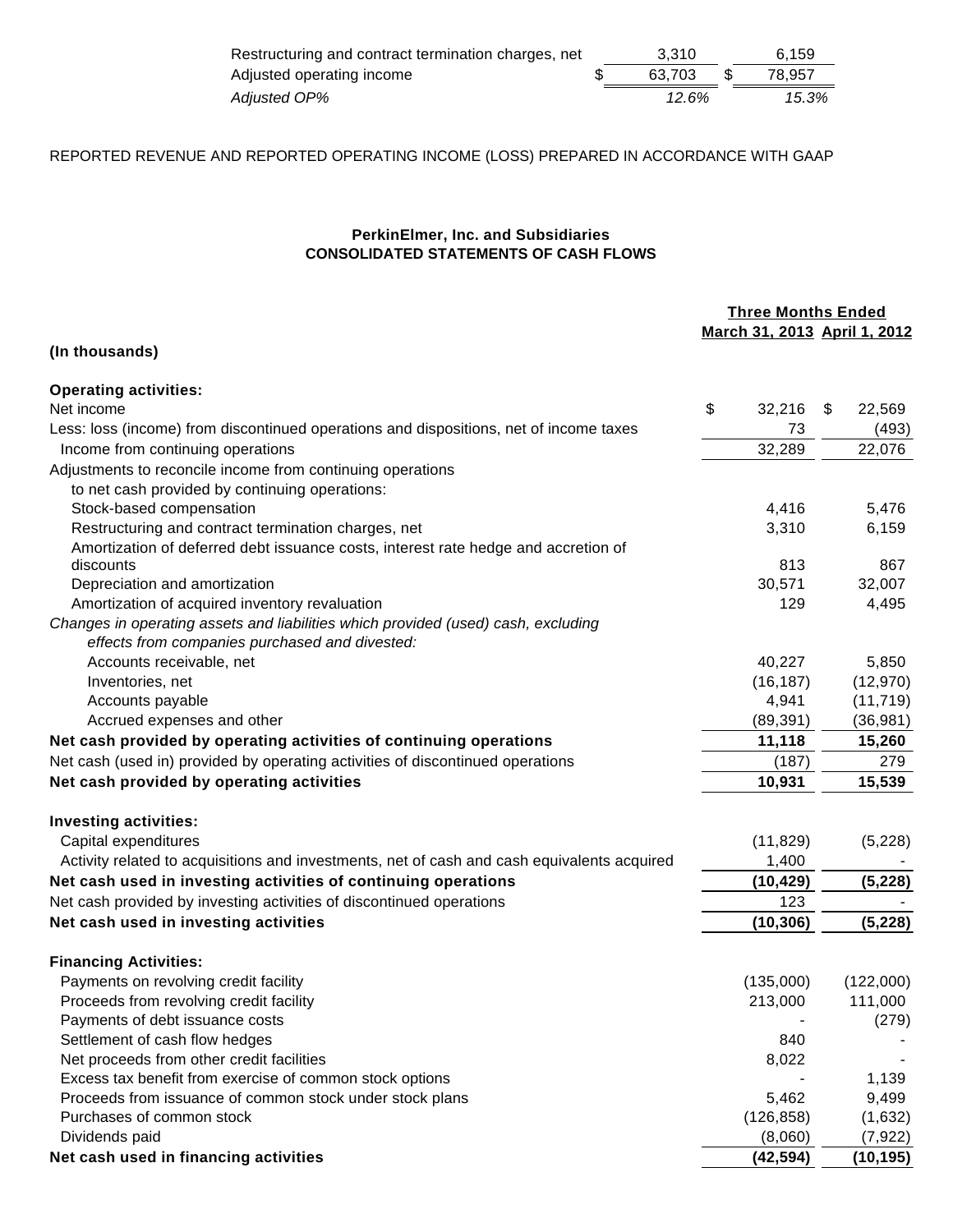| Effect of exchange rate changes on cash and cash equivalents | (3.604)  | 2,299   |
|--------------------------------------------------------------|----------|---------|
|                                                              |          |         |
| Net (decrease) increase in cash and cash equivalents         | (45.573) | 2.415   |
| Cash and cash equivalents at beginning of period             | 171.444  | 142.342 |
| Cash and cash equivalents at end of period                   | 125.871  | 144.757 |

# PREPARED IN ACCORDANCE WITH GAAP

# **PerkinElmer, Inc. and Subsidiaries CONSOLIDATED BALANCE SHEETS**

| (In thousands)                                 |                 | March 31, 2013 December 30, 2012 |
|------------------------------------------------|-----------------|----------------------------------|
| Current assets:                                |                 |                                  |
| Cash and cash equivalents                      | \$<br>125,871   | \$<br>171,444                    |
| Accounts receivable, net                       | 410,782         | 457,011                          |
| Inventories, net                               | 259,762         | 247,688                          |
| Other current assets                           | 100,277         | 95,611                           |
| Total current assets                           | 896,692         | 971,754                          |
| Property, plant and equipment, net:            |                 |                                  |
| At cost                                        | 519,173         | 513,479                          |
| Accumulated depreciation                       | (306, 501)      | (302, 963)                       |
| Property, plant and equipment, net             | 212,672         | 210,516                          |
| Marketable securities and investments          | 1,180           | 1,149                            |
| Intangible assets, net                         | 506,540         | 529,901                          |
| Goodwill                                       | 2,111,621       | 2,122,788                        |
| Other assets, net                              | 79,441          | 65,654                           |
| <b>Total assets</b>                            | \$<br>3,808,146 | \$<br>3,901,762                  |
| <b>Current liabilities:</b>                    |                 |                                  |
| Short-term debt                                | \$<br>7,301     | \$<br>1,772                      |
| Accounts payable                               | 172,166         | 168,943                          |
| Accrued restructuring                          | 17,866          | 21,364                           |
| Accrued expenses and other current liabilities | 375,156         | 388,026                          |
| Current liabilities of discontinued operations | 865             | 995                              |
| <b>Total current liabilities</b>               | 573,354         | 581,100                          |
|                                                |                 |                                  |
| Long-term debt                                 | 1,019,345       | 938,824                          |
| Accrued restructuring                          | 5,789           | 6,387                            |
| Long-term liabilities                          | 375,235         | 435,639                          |
| <b>Total liabilities</b>                       | 1,973,723       | 1,961,950                        |
|                                                |                 |                                  |
| Total stockholders' equity                     | 1,834,423       | 1,939,812                        |
| Total liabilities and stockholders' equity     | \$<br>3,808,146 | \$<br>3,901,762                  |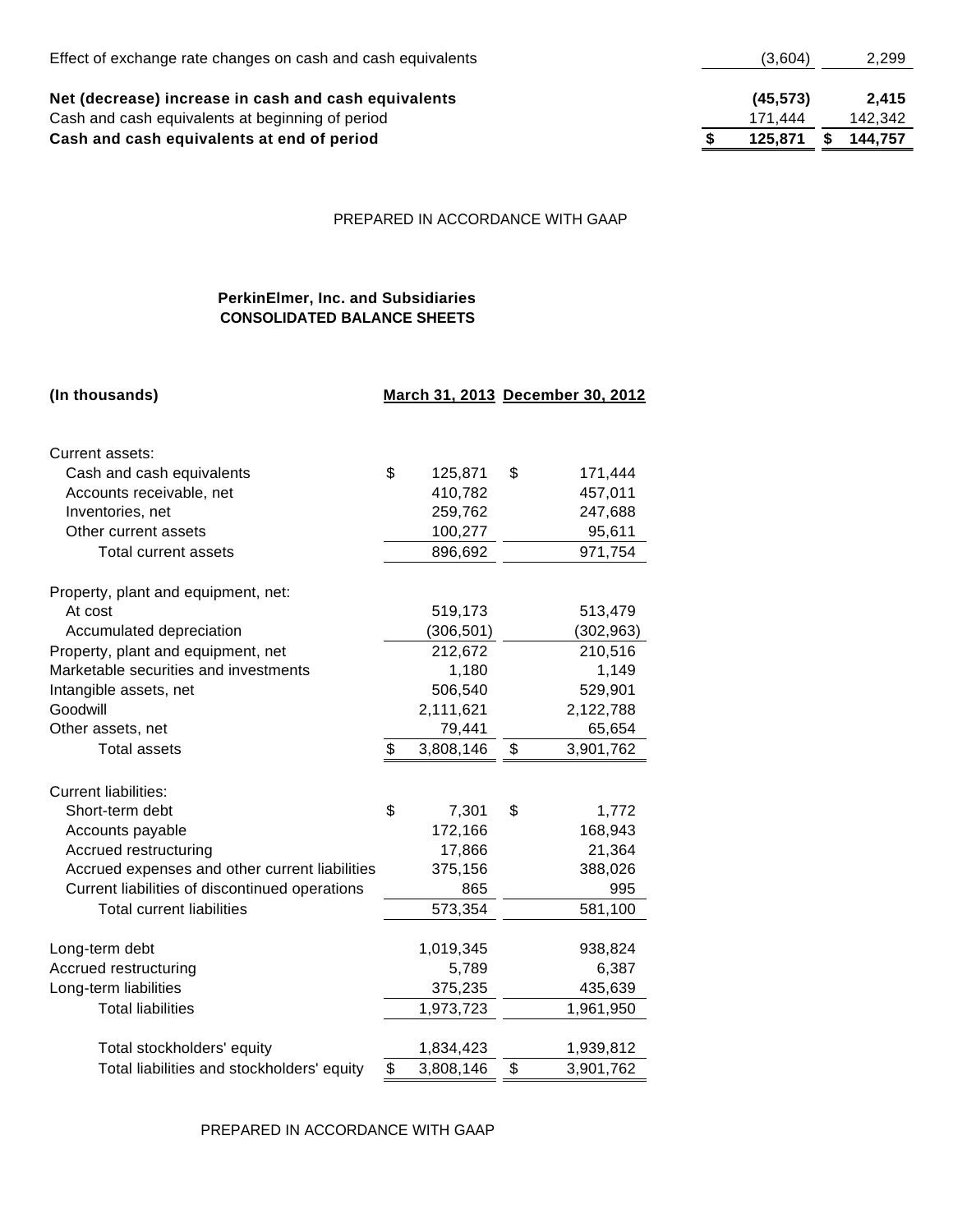## **PerkinElmer, Inc. and Subsidiaries RECONCILIATION OF GAAP TO NON-GAAP FINANCIAL MEASURES**

| (In millions, except per share data and percentages)                | <b>PKI</b>                 |                |            |                         |                           |         |  |  |  |
|---------------------------------------------------------------------|----------------------------|----------------|------------|-------------------------|---------------------------|---------|--|--|--|
|                                                                     | <b>Three Months Ended</b>  |                |            |                         |                           |         |  |  |  |
|                                                                     |                            | March 31, 2013 |            |                         | <b>April 1, 2012</b>      |         |  |  |  |
| <b>Adjusted revenue:</b>                                            |                            |                |            |                         |                           |         |  |  |  |
| Revenue                                                             | \$                         | 505.4          |            | \$                      | 510.9                     |         |  |  |  |
| Purchase accounting adjustments                                     |                            | 1.9            |            |                         | 6.5                       |         |  |  |  |
| Adjusted revenue                                                    | \$                         | 507.3          |            | \$                      | 517.4                     |         |  |  |  |
| Adjusted gross margin:                                              |                            |                |            |                         |                           |         |  |  |  |
| Gross margin                                                        | \$                         | 224.9          | 44.5% \$   |                         | 232.0                     | 45.4%   |  |  |  |
| Amortization of intangible assets                                   |                            | 12.9           | 2.5%       |                         | 13.0                      | 2.5%    |  |  |  |
| Purchase accounting adjustments                                     |                            | 2.1            | 0.4%       |                         | 11.0                      | 2.1%    |  |  |  |
| Mark to market on post-retirement benefits                          |                            | (0.0)          | 0.0%       |                         | 1.2                       | 0.2%    |  |  |  |
| Adjusted gross margin                                               | $\boldsymbol{\mathsf{\$}}$ | 239.8          | 47.3% \$   |                         | 257.2                     | 49.7%   |  |  |  |
| <b>Adjusted SG&amp;A:</b>                                           |                            |                |            |                         |                           |         |  |  |  |
| SG&A                                                                | \$                         | 151.5          | 30.0% \$   |                         | 156.8                     | 30.7%   |  |  |  |
| Amortization of intangible assets                                   |                            | (9.6)          | $-1.9%$    |                         | (10.3)                    | $-2.0%$ |  |  |  |
| Purchase accounting adjustments                                     |                            | 0.1            | 0.0%       |                         | (0.6)                     | $-0.1%$ |  |  |  |
| Acquisition-related costs                                           |                            | (0.1)          | 0.0%       |                         | (0.3)                     | 0.0%    |  |  |  |
| Adjusted SG&A                                                       | \$                         | 141.9          | 28.0% \$   |                         | 145.7                     | 28.2%   |  |  |  |
| <b>Adjusted R&amp;D:</b>                                            |                            |                |            |                         |                           |         |  |  |  |
| R&D                                                                 | \$                         | 34.2           | $6.8\%$ \$ |                         | 32.6                      | 6.4%    |  |  |  |
| Amortization of intangible assets                                   |                            | (0.1)          | 0.0%       |                         | (0.1)                     | 0.0%    |  |  |  |
| Adjusted R&D                                                        | $\boldsymbol{\$}$          | 34.1           | 6.7%       | $\sqrt[6]{\frac{1}{2}}$ | 32.5                      | 6.3%    |  |  |  |
|                                                                     |                            |                |            |                         |                           |         |  |  |  |
| <b>Adjusted operating income:</b>                                   |                            |                |            |                         |                           |         |  |  |  |
| Operating income                                                    | \$                         | 35.9           | $7.1\%$ \$ |                         | 36.4                      | 7.1%    |  |  |  |
| Amortization of intangible assets                                   |                            | 22.5           | 4.4%       |                         | 23.4                      | 4.6%    |  |  |  |
| Purchase accounting adjustments                                     |                            | 2.0            | 0.4%       |                         | 11.5                      | 2.3%    |  |  |  |
| Acquisition-related costs                                           |                            | 0.1            | 0.0%       |                         | 0.3                       | 0.0%    |  |  |  |
| Mark to market on post-retirement benefits                          |                            | (0.0)          | 0.0%       |                         | 1.2                       | 0.2%    |  |  |  |
| Restructuring and contract termination charges, net                 |                            | 3.3            | 0.7%       |                         | 6.2                       | 1.2%    |  |  |  |
| Adjusted operating income                                           | \$                         | 63.7           | 12.6%      | $\mathfrak{S}$          | 79.0                      | 15.3%   |  |  |  |
|                                                                     |                            |                |            | <b>PKI</b>              |                           |         |  |  |  |
|                                                                     |                            |                |            |                         | <b>Three Months Ended</b> |         |  |  |  |
|                                                                     |                            | March 31, 2013 |            |                         | April 1, 2012             |         |  |  |  |
| <b>Adjusted EPS:</b>                                                |                            |                |            |                         |                           |         |  |  |  |
| <b>EPS</b>                                                          | \$                         | 0.28           |            | \$                      | 0.20                      |         |  |  |  |
| Discontinued operations, net of income taxes                        |                            | (0.00)         |            |                         | 0.00                      |         |  |  |  |
| EPS from continuing operations                                      |                            | 0.28           |            |                         | 0.19                      |         |  |  |  |
| Amortization of intangible assets, net of income taxes              |                            | 0.13           |            |                         | 0.13                      |         |  |  |  |
| Purchase accounting adjustments, net of income taxes                |                            | 0.01           |            |                         | 0.06                      |         |  |  |  |
| Acquisition-related costs, net of income taxes                      |                            | 0.00           |            |                         | 0.00                      |         |  |  |  |
| Mark to market on post-retirement benefits, net of income taxes     |                            | (0.00)         |            |                         | 0.01                      |         |  |  |  |
| Significant tax credits                                             |                            | (0.08)         |            |                         |                           |         |  |  |  |
| Restructuring and contract termination charges, net of income taxes |                            | 0.02           |            |                         | 0.04                      |         |  |  |  |
| <b>Adjusted EPS</b>                                                 | \$                         | 0.36           |            | \$                      | 0.43                      |         |  |  |  |
|                                                                     |                            |                |            |                         |                           |         |  |  |  |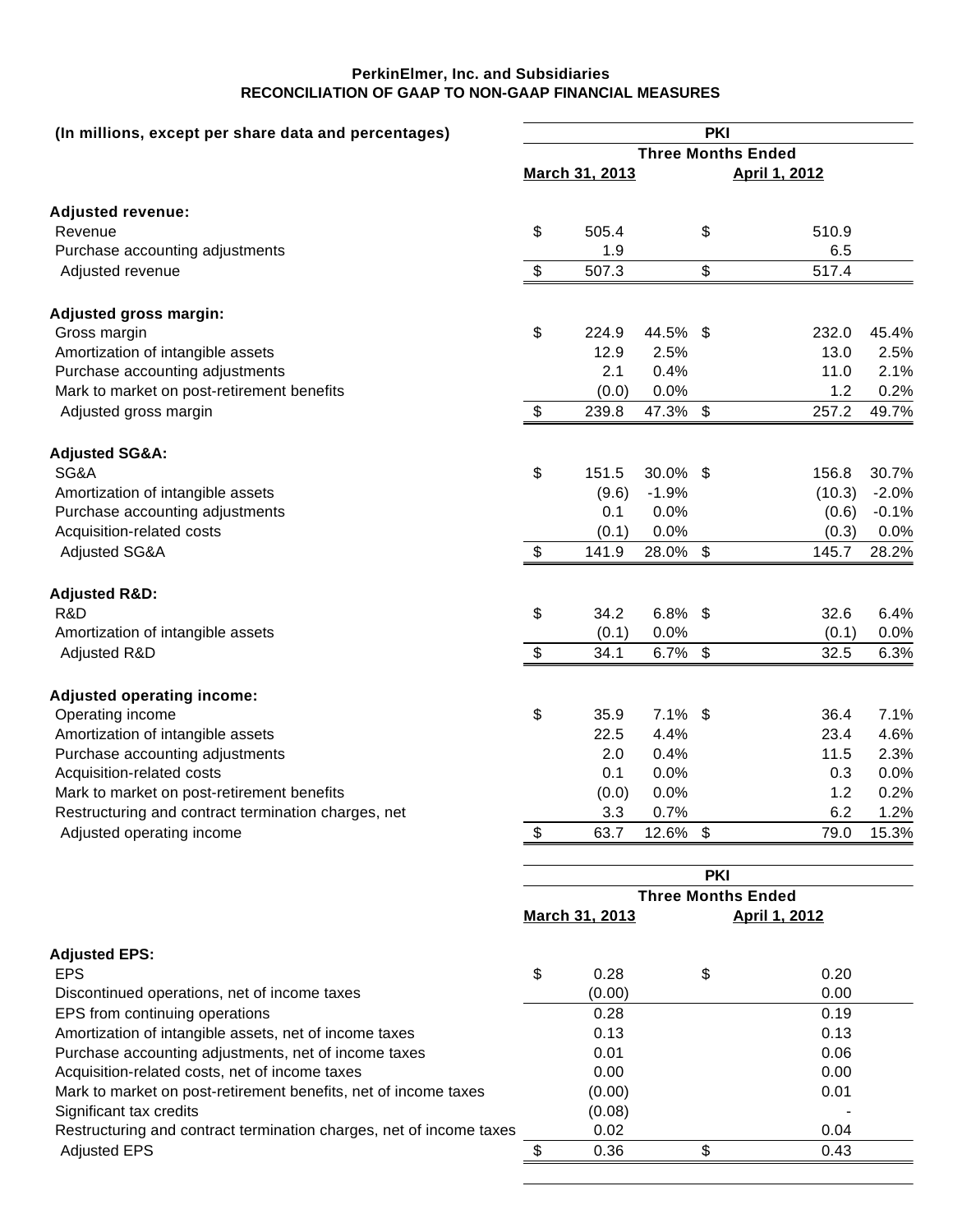|                                                                    | <b>PKI</b>                |                       |   |               |  |  |  |
|--------------------------------------------------------------------|---------------------------|-----------------------|---|---------------|--|--|--|
|                                                                    | <b>Three Months Ended</b> |                       |   |               |  |  |  |
|                                                                    |                           | <b>March 31, 2013</b> |   | April 1, 2012 |  |  |  |
| Adjusted operating cash flow:                                      |                           |                       |   |               |  |  |  |
| Net cash provided by operating activities of continuing operations | \$                        | 11.1                  | S | 15.3          |  |  |  |
| Significant contributions to post-retirement plans                 |                           | 47.0                  |   | 17.0          |  |  |  |
| Significant prepaid royalty payments                               |                           | 12.9                  |   |               |  |  |  |
| Excess tax benefit from exercise of common stock options           |                           |                       |   | 1.2           |  |  |  |
| Adjusted operating cash flow                                       |                           | 71.0                  |   | 33.5          |  |  |  |
|                                                                    |                           |                       |   |               |  |  |  |

|                                                                     | <b>PKI</b>                 |                          |  |  |  |  |  |
|---------------------------------------------------------------------|----------------------------|--------------------------|--|--|--|--|--|
|                                                                     | <b>Twelve Months Ended</b> |                          |  |  |  |  |  |
|                                                                     |                            | <b>December 29, 2013</b> |  |  |  |  |  |
| <b>Adjusted EPS:</b>                                                |                            | Projected                |  |  |  |  |  |
| EPS from continuing operations                                      | \$                         | $1.30 - 1.40$            |  |  |  |  |  |
| Amortization of intangible assets, net of income taxes              |                            | 0.51                     |  |  |  |  |  |
| Purchase accounting adjustments, net of income taxes                |                            | 0.05                     |  |  |  |  |  |
| Restructuring and contract termination charges, net of income taxes |                            | 0.22                     |  |  |  |  |  |
| Significant tax credits                                             |                            | (0.08)                   |  |  |  |  |  |
| <b>Adjusted EPS</b>                                                 |                            | $2.00 - 2.10$            |  |  |  |  |  |

|                                                     | <b>Human Health</b> |                |            |    |                                       |       |  |  |  |
|-----------------------------------------------------|---------------------|----------------|------------|----|---------------------------------------|-------|--|--|--|
|                                                     |                     |                |            |    | <b>Three Months Ended</b>             |       |  |  |  |
|                                                     |                     | March 31, 2013 |            |    | <b>April 1, 2012</b><br>(As adjusted) |       |  |  |  |
| <b>Adjusted revenue:</b>                            |                     |                |            |    |                                       |       |  |  |  |
| Revenue                                             | \$                  | 281.3          |            | \$ | 280.8                                 |       |  |  |  |
| Purchase accounting adjustments                     |                     | 1.9            |            |    | 6.5                                   |       |  |  |  |
| Adjusted revenue                                    | \$                  | 283.3          |            | \$ | 287.3                                 |       |  |  |  |
| <b>Adjusted operating income:</b>                   |                     |                |            |    |                                       |       |  |  |  |
| Operating income                                    | \$                  | 25.0           | $8.9\%$ \$ |    | 18.2                                  | 6.5%  |  |  |  |
| Amortization of intangible assets                   |                     | 20.0           | 7.1%       |    | 20.8                                  | 7.4%  |  |  |  |
| Purchase accounting adjustments                     |                     | 2.0            | 0.7%       |    | 11.5                                  | 4.1%  |  |  |  |
| Acquisition-related costs                           |                     | 0.0            | 0.0%       |    | 0.2                                   | 0.1%  |  |  |  |
| Restructuring and contract termination charges, net |                     | 3.2            | 1.2%       |    | 4.9                                   | 1.8%  |  |  |  |
| Adjusted operating income                           | \$                  | 50.3           | 17.8% \$   |    | 55.7                                  | 19.4% |  |  |  |

|                                                     | <b>Environmental Health</b> |       |            |                                |       |         |  |  |  |  |
|-----------------------------------------------------|-----------------------------|-------|------------|--------------------------------|-------|---------|--|--|--|--|
|                                                     | <b>Three Months Ended</b>   |       |            |                                |       |         |  |  |  |  |
| Revenue                                             | March 31, 2013              |       |            | April 1, 2012<br>(As adjusted) |       |         |  |  |  |  |
|                                                     | \$                          | 224.0 |            | \$                             | 230.1 |         |  |  |  |  |
| <b>Adjusted operating income:</b>                   |                             |       |            |                                |       |         |  |  |  |  |
| Operating income                                    | \$                          | 20.7  | $9.3\%$ \$ |                                | 30.1  | 13.1%   |  |  |  |  |
| Amortization of intangible assets                   |                             | 2.5   | 1.1%       |                                | 2.6   | $1.1\%$ |  |  |  |  |
| Acquisition-related costs                           |                             | 0.0   | 0.0%       |                                | 0.1   | $0.0\%$ |  |  |  |  |
| Restructuring and contract termination charges, net |                             | 0.1   | 0.0%       |                                | 1.2   | 0.5%    |  |  |  |  |
| Adjusted operating income                           | \$                          | 23.3  | 10.4%      | - \$                           | 34.0  | 14.8%   |  |  |  |  |

**PerkinElmer, Inc. and Subsidiaries Q1 2013 Organic Revenue Growth**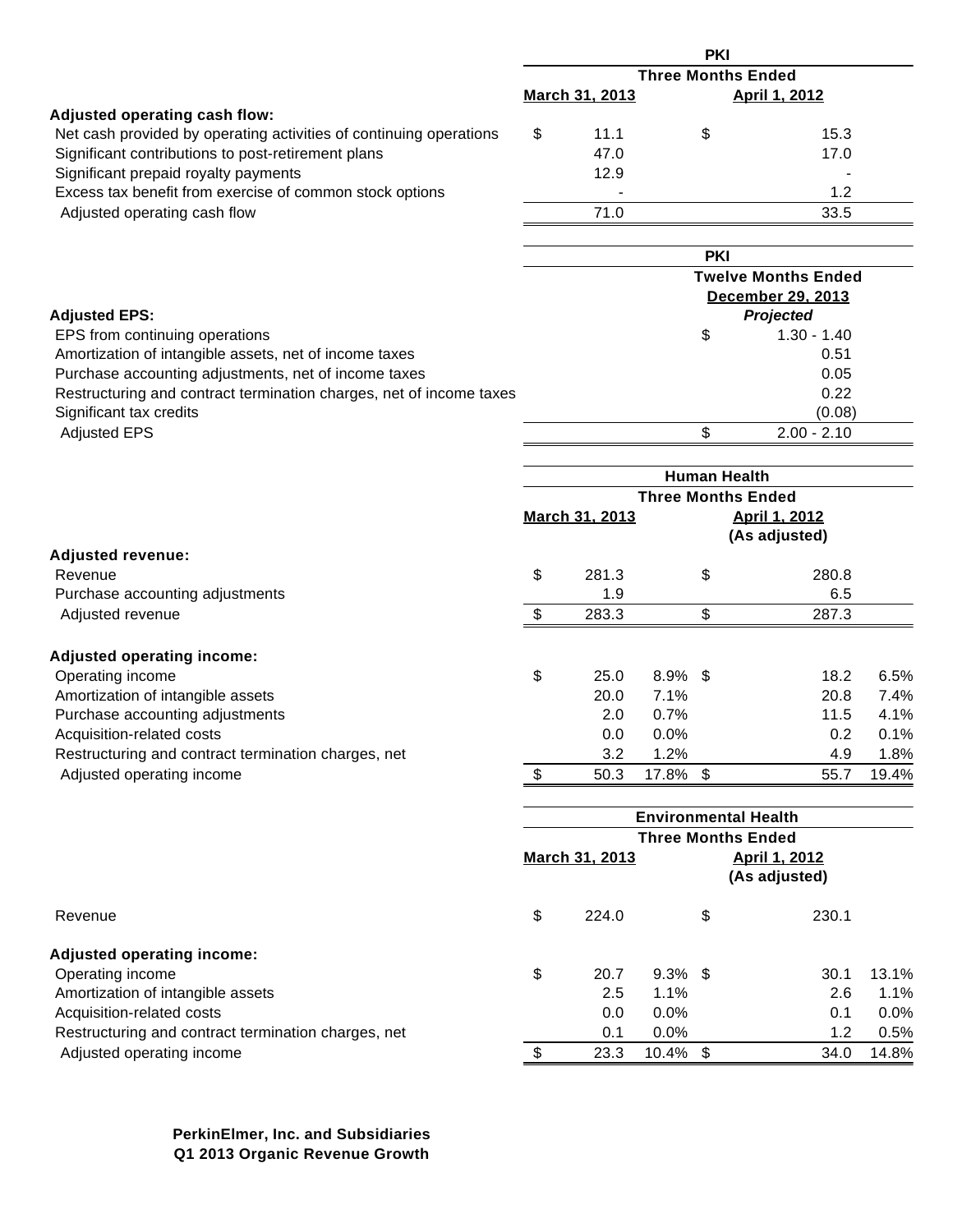|                                                 | <b>PKI</b>                  |
|-------------------------------------------------|-----------------------------|
|                                                 | <b>Three Months Ended</b>   |
|                                                 | <b>March 31, 2013</b>       |
| Organic revenue growth:                         |                             |
| Reported revenue growth                         | $-1%$                       |
| Less: effect of purchase accounting adjustments | 1%                          |
| Adjusted revenue growth                         | $-2%$                       |
| Less: effect of foreign exchange rates          | $-1%$                       |
| Less: effect of acquisitions                    | 0%                          |
| Organic revenue growth                          | $-1%$                       |
|                                                 |                             |
|                                                 | <b>Human Health</b>         |
|                                                 | <b>Three Months Ended</b>   |
|                                                 | <b>March 31, 2013</b>       |
| Organic revenue growth:                         |                             |
| Reported revenue growth                         | 0%                          |
| Less: effect of purchase accounting adjustments | 2%                          |
| Adjusted revenue growth                         | $-1\%$                      |
| Less: effect of foreign exchange rates          | $-1%$                       |
| Less: effect of acquisitions                    | $0\%$                       |
| Organic revenue growth                          | 0%                          |
|                                                 |                             |
|                                                 | <b>Environmental Health</b> |
|                                                 | <b>Three Months Ended</b>   |
|                                                 | <b>March 31, 2013</b>       |
| Organic revenue growth:                         |                             |

| $\sim$ . spanners is a contract such as $\sim$ |        |
|------------------------------------------------|--------|
| Reported revenue growth                        | $-3%$  |
| Less: effect of foreign exchange rates         | $-1\%$ |
| Less: effect of acquisitions                   | 0%     |
| Organic revenue growth                         | $-1%$  |
|                                                |        |

## **Adjusted Revenue and Adjusted Revenue Growth**

We use the term "adjusted revenue" to refer to GAAP revenue, including estimated revenue from contracts acquired in various acquisitions that will not be fully recognized due to business combination accounting rules. We use the related term "adjusted revenue growth" to refer to the measure of comparing current period adjusted revenue with the corresponding period of the prior year. We believe that these non-GAAP measures, when taken together with our GAAP financial measures, allow us and our investors to better measure the performance of our investments in technology, to evaluate long-term performance trends and to assess our ability to invest in our business. Adjusted revenue growth also provides for easier comparisons of our performance with prior and future periods and relative comparisons to our peers. Our GAAP revenue for the periods subsequent to our acquisitions does not reflect the full amount of revenue on such contracts that would have otherwise been recorded by the acquired businesses. The non-GAAP adjustment is intended to reflect the full amount of such revenue. We believe our investors will use this adjustment as a measure of the ongoing performance of the acquired businesses because customers have historically entered into such contracts for renewed and/or developmental support, although there can be no assurance that customers will do so in the future.

## **Organic Revenue and Organic Revenue Growth**

We use the term "organic revenue" to refer to GAAP revenue, excluding the effect of foreign currency translation and acquisitions, and including estimated revenue from contracts acquired in various acquisitions that will not be fully recognized due to business combination accounting rules. We use the related term "organic revenue growth" to refer to the measure of comparing current period organic revenue with the corresponding period of the prior year. We believe that these non-GAAP measures, when taken together with our GAAP financial measures, allow us and our investors to better measure the performance of our investments in technology, to evaluate long-term performance trends and to assess our ability to invest in our business. Organic revenue growth also provides for easier comparisons of our performance with prior and future periods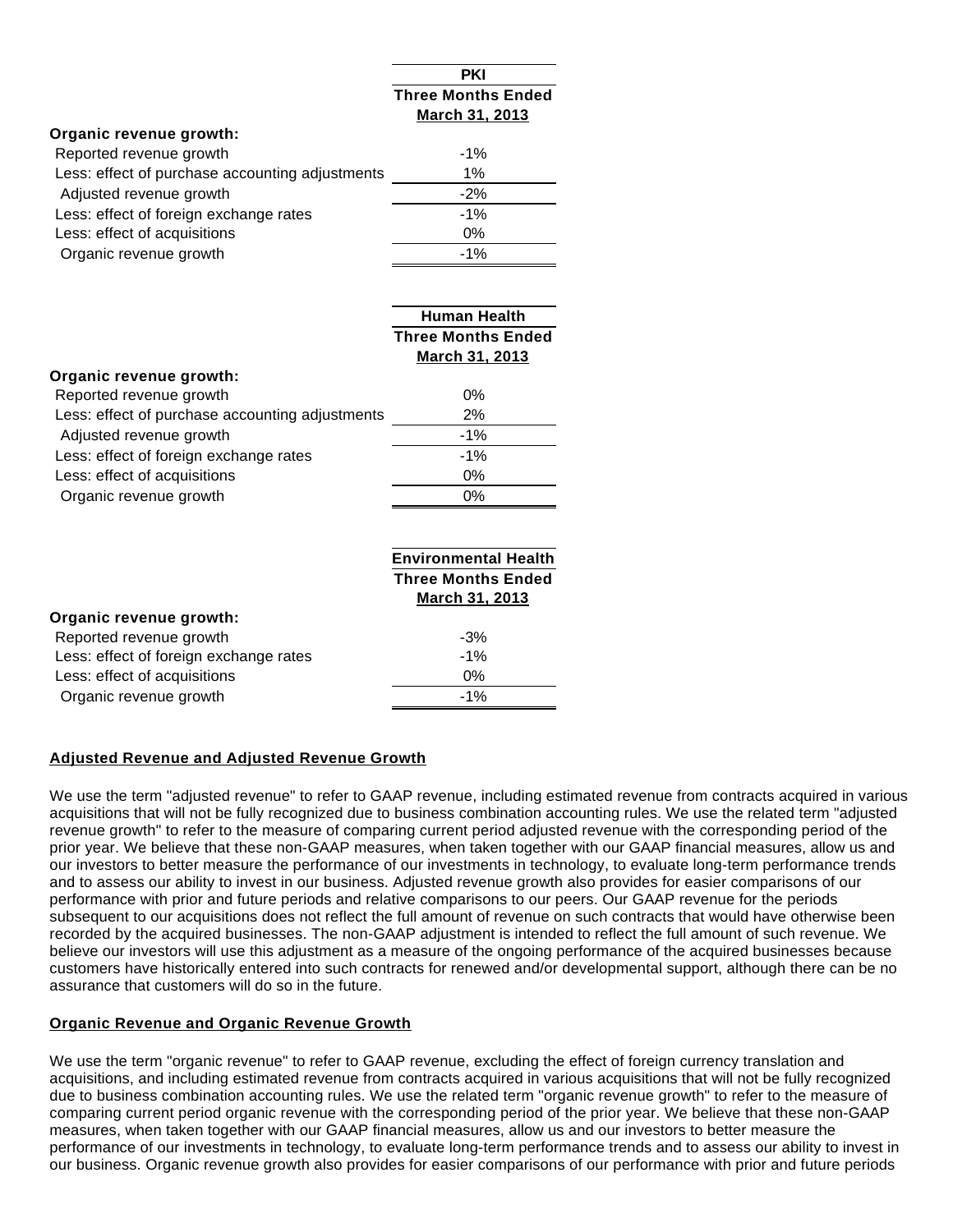and relative comparisons to our peers. We exclude the effect of foreign currency translation from these measures because foreign currency translation is subject to volatility and can obscure underlying trends. We exclude the effect of acquisitions because acquisition activity can vary dramatically between reporting periods and between us and our peers, which we believe makes comparisons of long-term performance trends difficult for management and investors, and could result in overstating or understating to our investors the performance of our operations. We include estimated revenue from contracts acquired with various acquisitions that will not be fully recognized due to business combination rules. Our GAAP revenue for the periods subsequent to our acquisitions does not reflect the full amount of revenue on such contracts that would have otherwise been recorded by the acquired businesses. The non-GAAP adjustment is intended to reflect the full amount of such revenue. We believe our investors will use this adjustment as a measure of the ongoing performance of the acquired businesses because customers have historically entered into such contracts for renewed and/or developmental support, although there can be no assurance that customers will do so in the future.

# **Adjusted Gross Margin and Adjusted Gross Margin Percentage**

We use the term "adjusted gross margin" to refer to GAAP gross margin, excluding amortization of intangible assets, inventory fair value adjustments related to business acquisitions, and including estimated revenue from contracts acquired in various acquisitions that will not be fully recognized due to business combination accounting rules. We also exclude adjustments for mark-to-market accounting on post-retirement benefits, therefore only our projected costs have been used to calculate our non-GAAP measure. We use the related term "adjusted gross margin percentage" to refer to adjusted gross margin as a percentage of adjusted revenue. We believe that these non-GAAP measures, when taken together with our GAAP financial measures, allow us and our investors to better measure the performance of our investments in technology, to evaluate the long-term profitability trends and to assess our ability to invest in our business. We exclude amortization of intangible assets from these measures because intangibles amortization charges do not represent what we believe our investors consider to be costs of producing our products and could distort the additional value generated over the cost of producing those products. In addition, inventory fair value adjustments related to business acquisitions and adjustments for mark-to-market accounting on post-retirement benefits do not represent what we believe our investors consider to be costs used in producing our products. We include estimated revenue from contracts acquired with various acquisitions that will not be fully recognized due to business combination rules. Our GAAP revenue for the periods subsequent to our acquisitions does not reflect the full amount of revenue on such contracts that would have otherwise been recorded by the acquired businesses. The non-GAAP adjustment is intended to reflect the full amount of such revenue. We believe our investors will use this adjustment as a measure of the ongoing performance of the acquired businesses because customers have historically entered into such contracts for renewed and/or developmental support, although there can be no assurance that customers will do so in the future.

# **Adjusted Selling, General and Administrative ("SG&A") Expense and Adjusted SG&A Percentage**

We use the term "adjusted SG&A expense" to refer to GAAP SG&A expense, excluding amortization of intangible assets, changes to the fair values assigned to contingent consideration, and other costs related to business acquisitions. We use the related term "adjusted SG&A percentage" to refer to adjusted SG&A expense as a percentage of adjusted revenue. We believe that these non-GAAP measures, when taken together with our GAAP financial measures, allow us and our investors to better measure the cost of the internal operating structure, our ability to leverage that structure and the level of investment required to grow our business. We exclude amortization of intangible assets from these measures because intangibles amortization charges do not represent what we believe our investors consider to be costs that support our internal operating structure and could distort the efficiencies of that structure. We exclude changes to the fair values assigned to contingent consideration, and other costs related to business acquisitions, because they only occur due to an acquisition and the potential subsequent repositioning of the business that could distort the performance measures of costs to support our internal operating structure.

# **Adjusted Research and Development ("R&D") Expense and Adjusted R&D Percentage**

We use the term "adjusted R&D expense" to refer to GAAP R&D expense, excluding amortization of intangible assets. We use the related term "adjusted R&D percentage" to refer to adjusted R&D expense as a percentage of adjusted revenue. We believe that these non-GAAP measures, when taken together with our GAAP financial measures, allow us and our investors to better understand and evaluate our internal technology investments. We exclude amortization of intangible assets from these measures because intangibles amortization charges do not represent what we believe our investors consider to be internal investments in R&D activities and could distort our R&D investment level.

## **Adjusted Operating Income, Adjusted Operating Profit Percentage, Adjusted Operating Profit Margin and Adjusted Operating Margin**

We use the term "adjusted operating income," to refer to GAAP operating income, excluding amortization of intangible assets, inventory fair value adjustments related to business acquisitions, changes to the fair values assigned to contingent consideration, other costs related to business acquisitions, and restructuring and contract termination charges, and including estimated revenue from contracts acquired in various acquisitions that will not be fully recognized due to business combination accounting rules. We also exclude adjustments for mark-to-market accounting on post-retirement benefits, therefore only our projected costs have been used to calculate our non-GAAP measure. Adjusted operating income is calculated by subtracting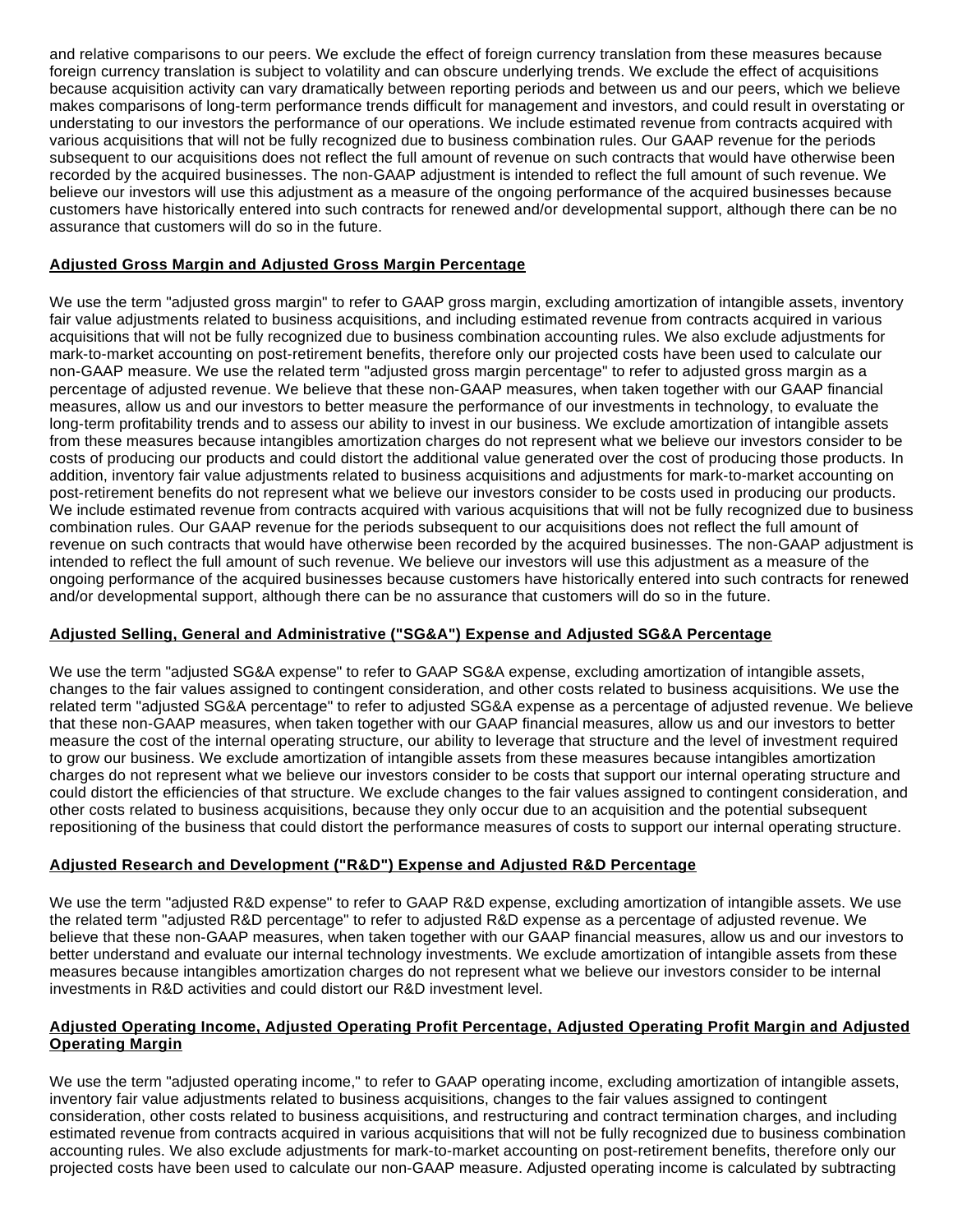adjusted R&D expense and adjusted SG&A expense from adjusted gross margin. We use the related terms "adjusted operating profit percentage," "adjusted operating profit margin," or "adjusted operating margin" to refer to adjusted operating income as a percentage of adjusted revenue. We believe that these non-GAAP measures, when taken together with our GAAP financial measures, allow us and our investors to analyze the costs of the different components of producing and selling our products, to better measure the performance of our internal investments in technology and to evaluate the long-term profitability trends of our core operations. Adjusted operating income also provides for easier comparisons of our performance and profitability with prior and future periods and relative comparisons to our peers. We believe our investors do not consider the items that we exclude from adjusted operating income to be costs of producing our products, investments in technology and production or costs to support our internal operating structure, and so we present this non-GAAP measure to avoid overstating or understating to our investors the performance of our operations. We exclude restructuring and contract termination charges because they tend to occur due to an acquisition, divestiture, repositioning of the business or other unusual event that could distort the performance measures of our internal investments and costs to support our internal operating structure. We include estimated revenue from contracts acquired with various acquisitions that will not be fully recognized due to business combination rules. Our GAAP revenue for the periods subsequent to our acquisitions does not reflect the full amount of revenue on such contracts that would have otherwise been recorded by the acquired businesses. The non-GAAP adjustment is intended to reflect the full amount of such revenue. We believe our investors will use this adjustment as a measure of the ongoing performance of the acquired businesses because customers have historically entered into such contracts for renewed and/or developmental support, although there can be no assurance that customers will do so in the future.

# **Adjusted Earnings Per Share**

We use the term "adjusted earnings per share," or "adjusted EPS," to refer to GAAP earnings per share, excluding discontinued operations, amortization of intangible assets, inventory fair value adjustments related to business acquisitions, changes to the fair values assigned to contingent consideration, other costs related to business acquisitions, restructuring and contract termination charges, and significant tax credits, and including estimated revenue from contracts acquired in various acquisitions that will not be fully recognized due to business combination accounting rules. We also exclude adjustments for mark-to-market accounting on post-retirement benefits, therefore only our projected costs have been used to calculate our non-GAAP measure. Adjusted earnings per share is calculated by subtracting the items above included in adjusted gross margin, adjusted R&D expense, adjusted SG&A expense, restructuring and contract termination charges, the provision for taxes related to these items, and significant tax credits from GAAP earnings per share. We believe that this non-GAAP measure, when taken together with our GAAP financial measures, allows us and our investors to analyze the costs of producing and selling our products and the performance of our internal investments in technology and our internal operating structure, to evaluate the long-term profitability trends of our core operations and to calculate the underlying value of the core business on a dilutive share basis, which is a key measure of the value of the Company used by our management and we believe used by investors as well. Adjusted earnings per share also facilitates the overall analysis of the value of the Company and the core measure of the success of our operating business model as compared to prior and future periods and relative comparisons to our peers. We exclude discontinued operations, amortization of intangible assets, inventory fair value adjustments related to business acquisitions, changes to the fair values assigned to contingent consideration, other costs related to business acquisitions, adjustments for mark-to-market accounting on post-retirement benefits, restructuring and contract termination charges, and significant tax credits, as these items do not represent what we believe our investors consider to be costs of producing our products, investments in technology and production, and costs to support our internal operating structure, which could result in overstating or understating to our investors the performance of our operations. We include estimated revenue from contracts acquired with various acquisitions that will not be fully recognized due to business combination rules. Our GAAP revenue for the periods subsequent to our acquisitions does not reflect the full amount of revenue on such contracts that would have otherwise been recorded by the acquired businesses. The non-GAAP adjustment is intended to reflect the full amount of such revenue. We believe our investors will use this adjustment as a measure of the ongoing performance of the acquired businesses because customers have historically entered into such contracts for renewed and/or developmental support, although there can be no assurance that customers will do so in the future.

The first quarter tax effect on adjusted EPS for (i) discontinued operations was a benefit of \$0.00 in 2013 and an expense of \$0.00 in 2012, (ii) amortization of intangible assets was an expense of \$0.07 in both 2013 and 2012, (iii) inventory fair value adjustments related to business acquisitions was an expense of \$0.00 in 2013 and an expense of \$0.01 in 2012, (iv) restructuring and contract termination charges was an expense of \$0.01 in 2013 and an expense of \$0.02 in 2012, (v) significant tax credits was a benefit of \$0.08 in 2013, (vi) the estimated revenue from contracts acquired with various acquisitions that will not be fully recognized due to business combination accounting rules was an expense of \$0.01 in 2013 and an expense of \$0.02 in 2012. The first quarter tax effect on adjusted EPS for each of the remaining items (changes to the fair values assigned to contingent consideration, other costs related to business acquisitions, and adjustments for mark-tomarket accounting on post-retirement benefits) was \$0.00 in both 2013 and 2012.

The tax effect for discontinued operations is calculated based on the authoritative guidance in the Financial Accounting Standards Board's Accounting Standards Codification 740, Income Taxes. The tax effect for amortization of intangible assets, inventory fair value adjustments related to business acquisitions, changes to the fair values assigned to contingent consideration, other costs related to business acquisitions, adjustments for mark-to-market accounting on post-retirement benefits, restructuring and contract termination charges, and significant tax credits, and the estimated revenue from contracts acquired with various acquisitions is calculated based on operational results and applicable jurisdictional law, which